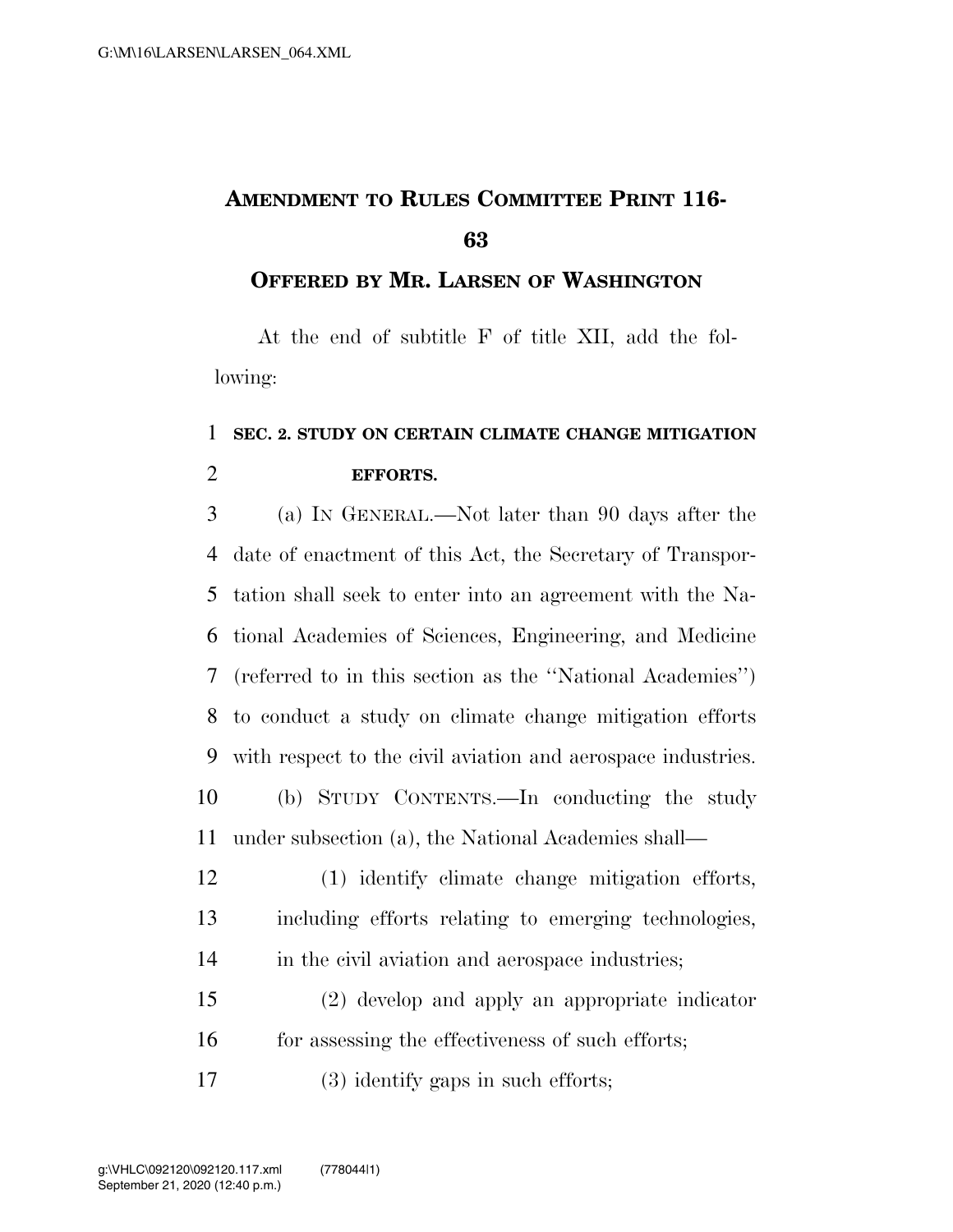$\mathfrak{D}$ 

 (4) identify barriers preventing expansion of such efforts; and

 (5) develop recommendations with respect to such efforts.

(c) REPORTS.—

 (1) FINDINGS OF STUDY.—Not later than 1 year after the date on which the Secretary enters into an agreement for a study pursuant to sub- section (a), the Secretary shall submit to the appro- priate congressional committees the findings of the study.

 (2) ASSESSMENT.—Not later than 180 days after the date on which the Secretary submits the findings pursuant to paragraph (1), the Secretary, acting through the Administrator of the Federal Aviation Administration, shall submit to the appro- priate congressional committees a report that con-tains an assessment of the findings.

 (d) AUTHORIZATION OF APPROPRIATIONS.—There is authorized to be appropriated to the Secretary to carry out this section \$1,500,000.

(e) DEFINITIONS.—In this section:

 (1) APPROPRIATE CONGRESSIONAL COMMIT- TEES.—The term ''appropriate congressional com-mittees'' means the Committee on Transportation